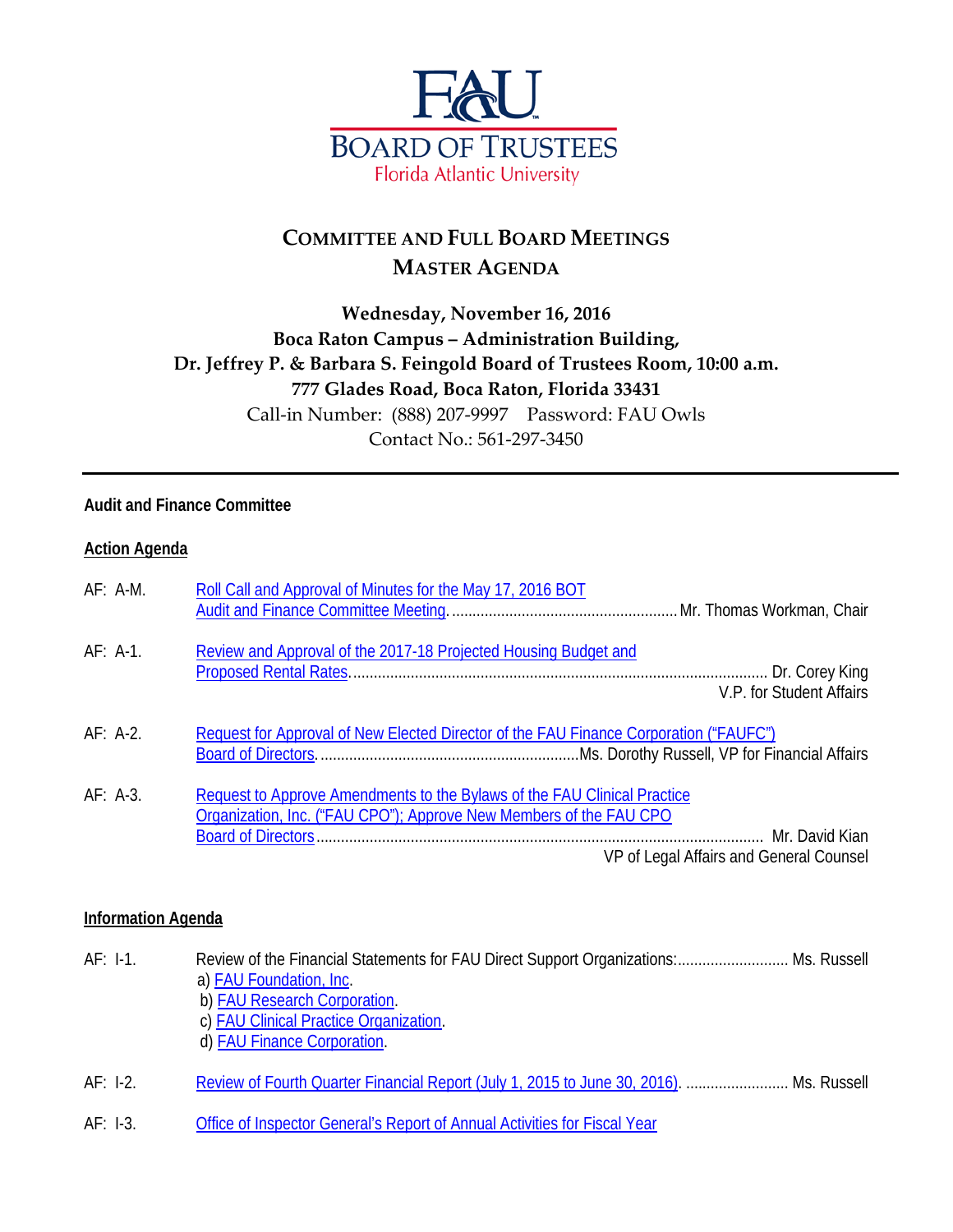|            |                                                                                                     | <b>Inspector General</b> |
|------------|-----------------------------------------------------------------------------------------------------|--------------------------|
| $AF: I-4.$ | Review of Summary of Follow-up on Audit Recommendations Scheduled                                   |                          |
|            | To Be Implemented During the Period of January 1 through June 30, 2016.  Mr. Barnett                |                          |
| $AF: I-5.$ |                                                                                                     |                          |
|            | a) FAU 15/16-5, Audit of University Meal Plans for the Fall 2015 Semester                           |                          |
|            | b) FAU 15/16-6, Audit of Student Government Association (SGA) - Travel for the Spring 2016 Semester |                          |

## **Committee on Academic and Student Affairs**

## **Action Agenda**

| $AS: A-M.$                                  |                                                                                                                                                                                                                     |  |  |  |
|---------------------------------------------|---------------------------------------------------------------------------------------------------------------------------------------------------------------------------------------------------------------------|--|--|--|
| $AS: A-1$                                   | Request for Approval of a New Academic Program - Dr. Russ Ivy, Associate Provost<br>Bachelor of Arts in Health Sciences (CIP 51.0000)<br>for Programs and Assessment and<br>Dr. Jan Blanks, Interim Dean of Science |  |  |  |
| $AS: A-2$                                   | Request for Approval of Academic Program Reviews - College of Education  Dr. Ivy and<br>Dr. Val Bristor, Dean of Education                                                                                          |  |  |  |
| AS: A-3.                                    | <b>Instructional Materials Affordability (f/k/a Textbook Adoption)</b>                                                                                                                                              |  |  |  |
|                                             | <b>Information Agenda</b>                                                                                                                                                                                           |  |  |  |
| $AS: I-1.$                                  |                                                                                                                                                                                                                     |  |  |  |
| $AS: I-2.$                                  |                                                                                                                                                                                                                     |  |  |  |
| <b>Personnel and Compensation Committee</b> |                                                                                                                                                                                                                     |  |  |  |
| <b>Action Agenda</b>                        |                                                                                                                                                                                                                     |  |  |  |
| $PC: A-M.$                                  |                                                                                                                                                                                                                     |  |  |  |
| $PC: A-1.$                                  |                                                                                                                                                                                                                     |  |  |  |

**Community and Governmental Relations Committee**

## **Action Agenda**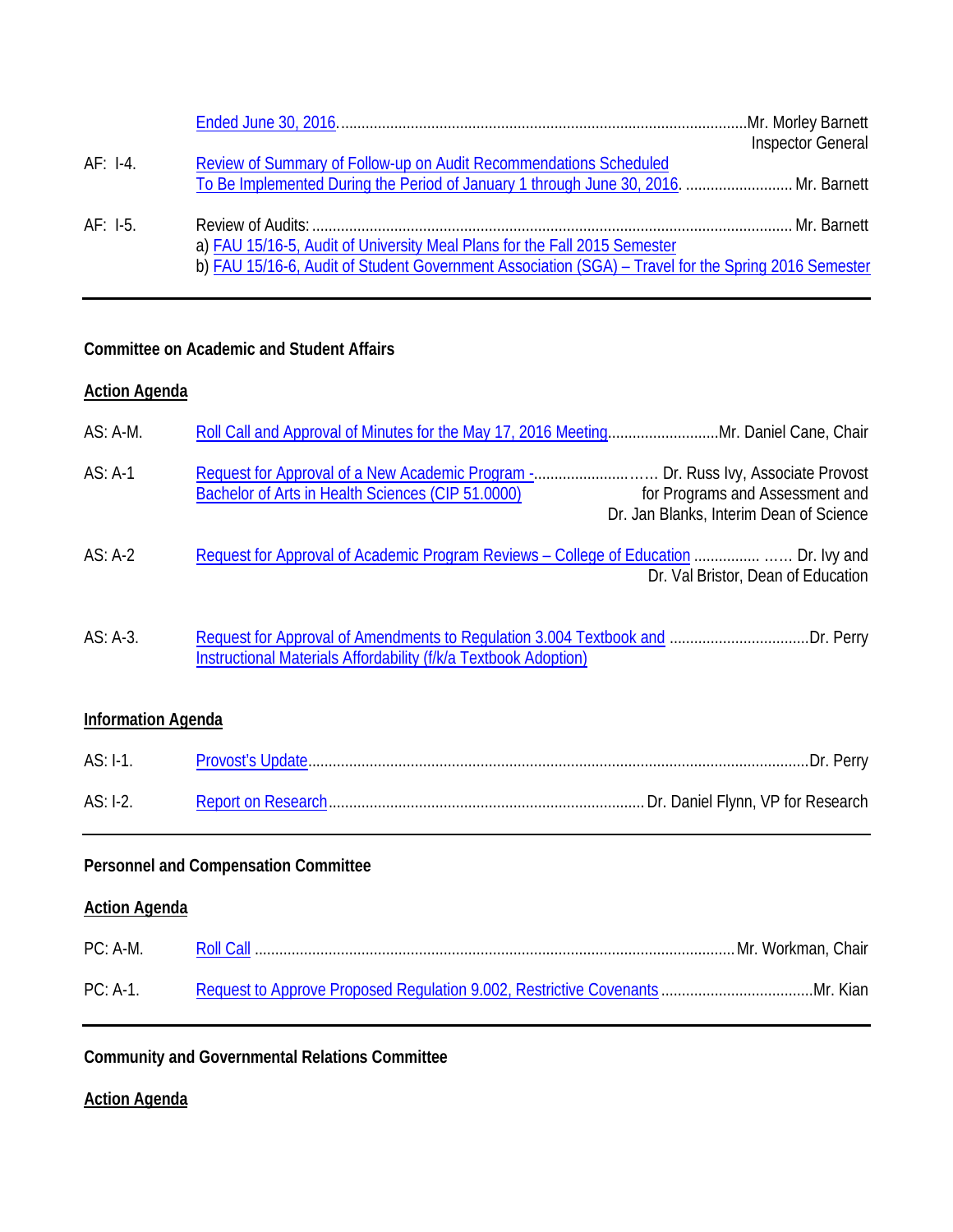# CG: A-M. [Roll Call and Approval of the Minutes for the May 17, 2016 meeting.](http://www.fau.edu/bot/meetings/11162016/cg/CGAM.pdf).................. Mr. Robert Stilley, Chair

## **Information Agenda**

| $CG: I-1.$ |                                                             |
|------------|-------------------------------------------------------------|
|            | and Mr. Ryan Britton, Executive Director of State Relations |

## **Full Board Meeting**

| $\mathsf{I}$ . |                                                                                                                                                                                                                                                  |  |
|----------------|--------------------------------------------------------------------------------------------------------------------------------------------------------------------------------------------------------------------------------------------------|--|
| Ш.             |                                                                                                                                                                                                                                                  |  |
| Ш.             |                                                                                                                                                                                                                                                  |  |
| IV.            | <b>Public Comments</b>                                                                                                                                                                                                                           |  |
| V.             | May 17, 2016<br>a.<br>June 7, 2016<br>b.<br><b>August 22, 2016</b><br>C.<br>September 26-27, 2016<br>d.<br><b>October 28, 2016</b><br>e.                                                                                                         |  |
| VI.            |                                                                                                                                                                                                                                                  |  |
|                | <b>Audit and Finance Committee</b><br>a.<br>AF: A-1 Approval of the 2017-18 Projected Housing Budget and Proposed Rental Rates<br>AF: A-3 Approval of New Elected Director of the FAU Finance Corporation ("FAUFC")<br><b>Board of Directors</b> |  |
|                | AF: A-4 Approve Amendments to the Bylaws of the FAU Clinical Practice Organization, Inc.<br>("FAU CPO"); Approve New Members of the FAU CPO Board of Directors                                                                                   |  |
|                | <b>Committee on Academic and Student Affairs</b><br>b.<br>AS: A-1 Approval of a New Academic Program - Bachelor of Arts in Health Sciences (CIP 51.0000)                                                                                         |  |
|                | AS: A-2 Approval of Academic Program Reviews - College of Education                                                                                                                                                                              |  |
|                | AS: A-3 Approval of Amendments to Regulation 3.004 Textbook and Instructional Materials<br>Affordability (f/k/a Textbook Adoption)                                                                                                               |  |
|                | <b>Personnel &amp; Compensation Committee</b><br>C.<br>PC: A-1 Approval for Proposed Regulation 9.002, Restrictive Covenants                                                                                                                     |  |